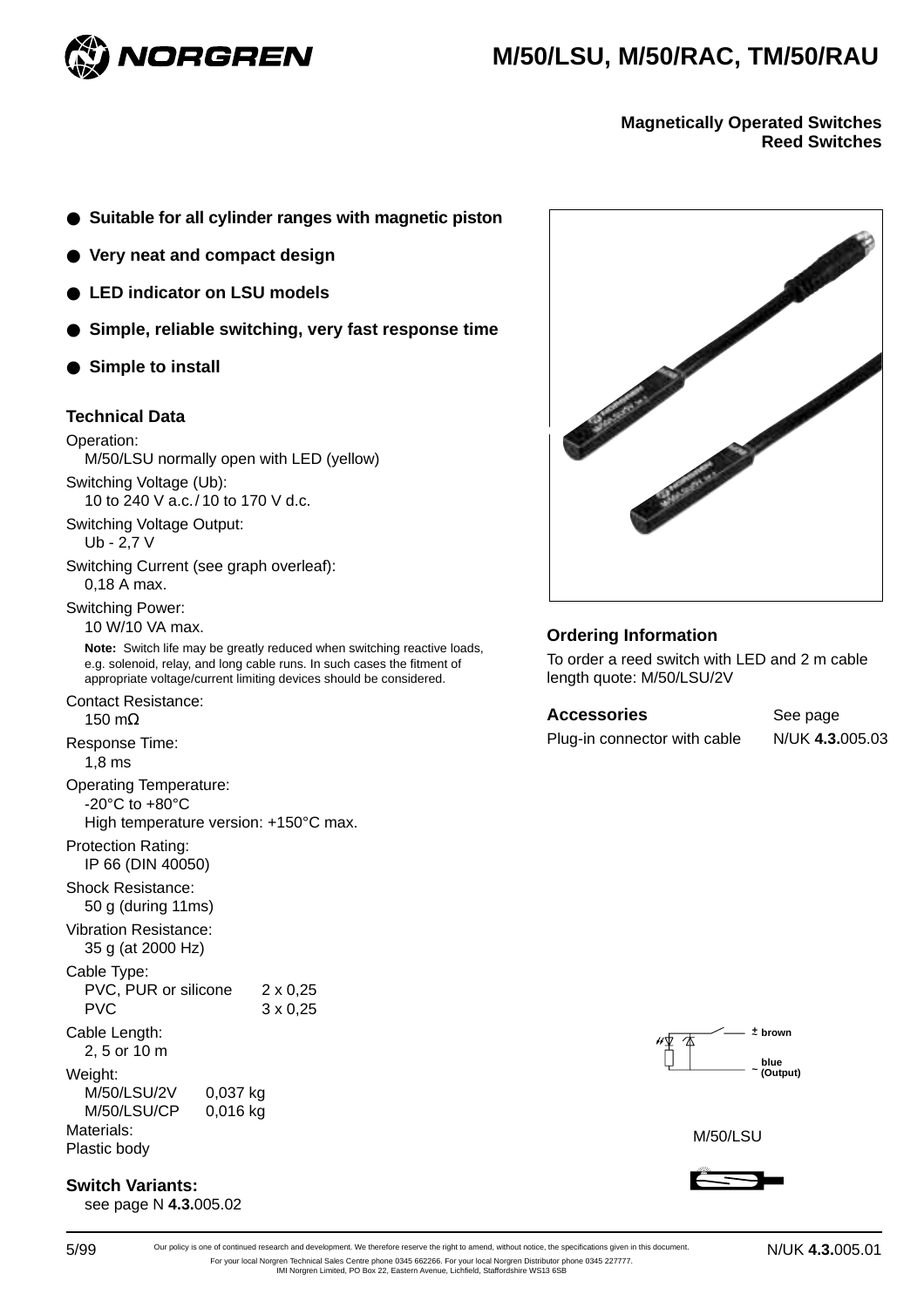

# **Switch Variants**

| Symbol        | Switches (without LED) | Symbol                  | Switches (with LED) | Description                                                                |
|---------------|------------------------|-------------------------|---------------------|----------------------------------------------------------------------------|
|               |                        | $±$ brown<br>$\sqrt{2}$ | M/50/LSU/*V         | Standard PVC cable 2 x 0,25 (2, 5 or 10 m length)                          |
| brown         | <b>TM/50/RAU/2S</b>    |                         |                     | High temperature (+150 $^{\circ}$ C), silicone cable 2 x 0.25 (2 m length) |
| blue          |                        | blue                    | M/50/LSU/5U         | Very flexible PUR cable 2 x 0,25 (5 m length)                              |
|               |                        | (Output)                |                     |                                                                            |
|               | M/50/RAC/5V            |                         |                     | Changeover PVC cable 3 x 0,25 (5 m length)                                 |
| black         |                        |                         |                     |                                                                            |
| blue<br>brown |                        |                         |                     |                                                                            |
|               |                        |                         |                     |                                                                            |
|               |                        | + brown                 | M/50/LSU/CP         | Switch with cable (0,3 m) and plug M8 x 1                                  |
|               |                        | $\sqrt{2}$              |                     | Plug-in connector see page 03                                              |
|               |                        | black                   |                     | Switching voltage 10 to 60 V a.c./75 V d.c.                                |
|               |                        | (Output)                |                     |                                                                            |

\* Insert cable length

# **Switching current and switching voltage**

# **M/50/LSU, M/50/RAC, TM/50/RAU**



#### **Model Codes** ✶**M/50/**✶✶✶**/**✶✶✶ **Switching voltage <b>Substitute Substitute** Standard **A** Special Special Special Special Special Special Special Special Special Special Special Special Special Special Special Special Special Special Special Special Special Special Special Special Special Special Special Specia **Cable** Substitute Silicone Cable **S**<br>PVC Cable **V PVC Cable** PUR Cable **U Substitute** High Temperature (+150°C) **T Cable length/Plug Substitute** 2 m **2** 5 m **5** 10 m **10** Cable (0,3 m) with Plug M8 x 1 **CP** Type **Substitute** Reed with LED<br>Reed without LED<br>Reed without LED<br>R **Reed without LED** Function **Substitute** Universal **U** Changeover **C**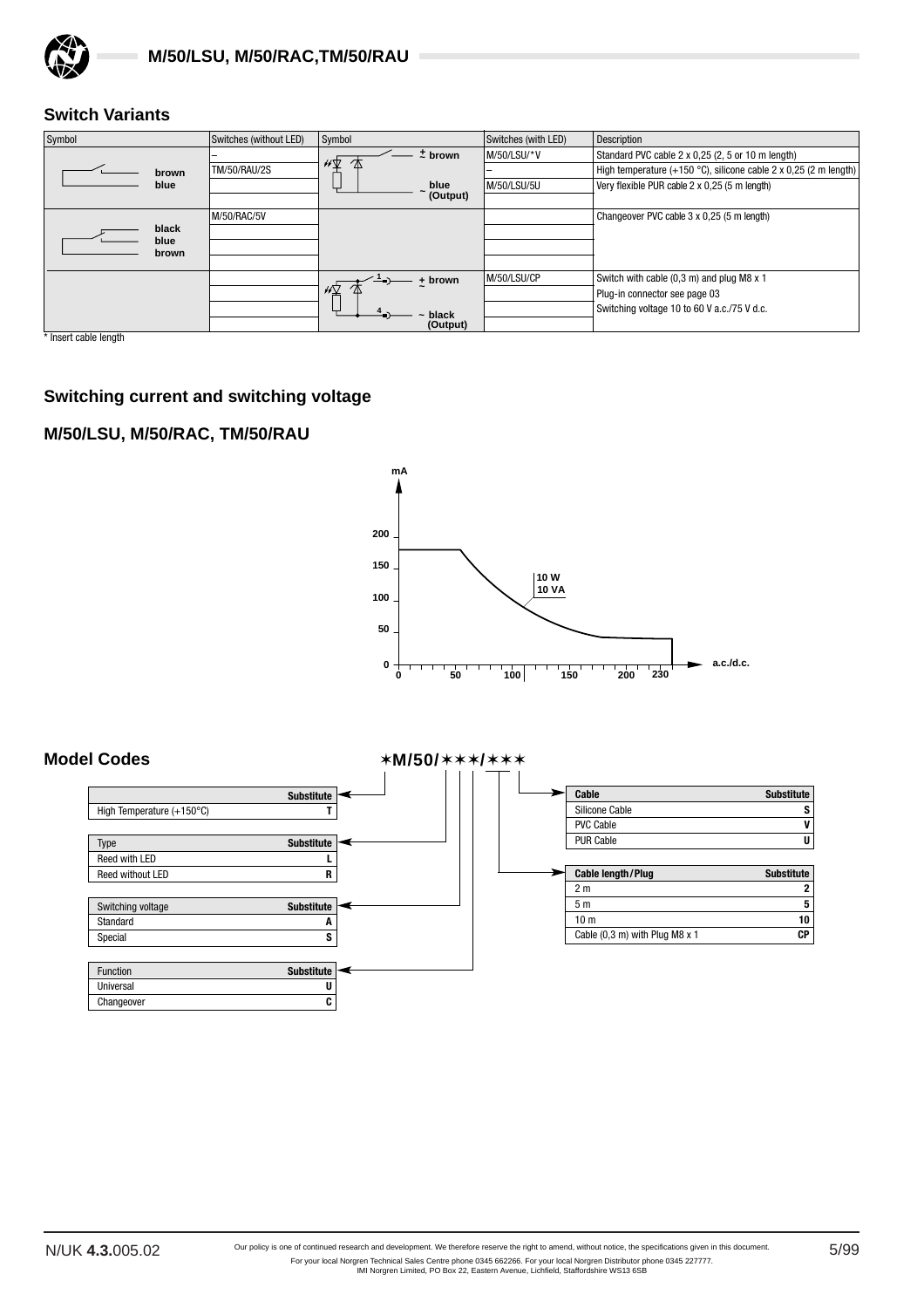

# **Basic Dimensions**

# **M/50/LSU/\*V, M/50/LSU/5U, TM/50/RAU/2S**

**\*= cable length L = 2, 5 or 10 m**



# **M/50/RAC/5V**

**cable length L = 5 m**





# **M/50/LSU/CP**





# **Accessories**

### **Plug-in Connector with Cables**

| Plug-in connector cable<br>with nut (M8x1) |              |              |             |  |  |
|--------------------------------------------|--------------|--------------|-------------|--|--|
| Model                                      | Outer cover  | Cable length | Weight (kg) |  |  |
| M/P73001/5                                 | PVC 3 x 0,25 | 5m           | 0,15        |  |  |
| M/P73002/5                                 | PUR 3 x 0,25 | 5 m          | 0,13        |  |  |

### **Warning**

These products are intended for use in industrial compressed air systems only. Do not use these products where pressures and temperatures can exceed those listed under **'Technical Data'**.

Before using these products with fluids other than those specified, for non-industrial applications, life-support systems, or other applications not within published specifications, consult NORGREN.

Through misuse, age, or malfunction, components used in fluid power systems can fail in various modes.

The system designer is warned to consider the failure modes of all component parts used in fluid power systems and to provide adequate safeguards to prevent personal injury or damage to equipment

in the event of such failure. **System designers must provide a warning to end users in the system instructional manual if protection against a failure mode cannot be adequately provided.**

System designers and end users are cautioned to review specific warnings found in instruction sheets packed and shipped with these products.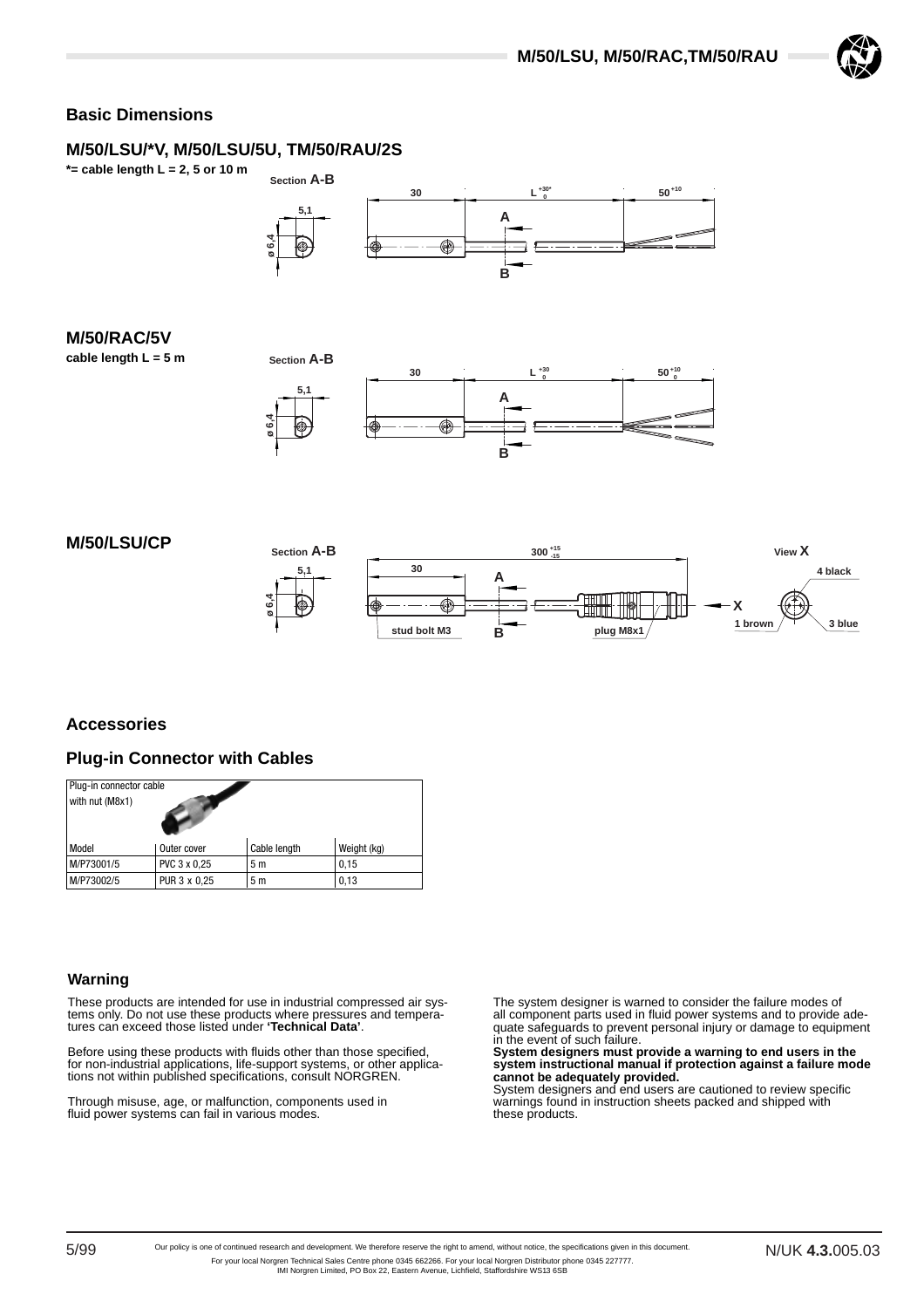



**Magnetically Operated Switches Solid State**

- **Suitable for all cylinder ranges with magnetic piston**
- **Very neat and compact design**
- **LED indicator as standard**
- **Particularly suited for use in high levels of vibration**
- **Simple to install**



**Ordering Information** 

To order a solid state (PNP) with 2 m cable length quote: M/50/EAP/2V

To order a solid state (NPN) with 2 m cable length quote: M/50/EAN/2V

| <b>Accessories</b>           | See page     |
|------------------------------|--------------|
| Plug-in connector with cable | N 4.3.007.03 |



# **Technical Data**

Operation: M/50/EAP PNP open collector output with LED (yellow) M/50/EAN NPN grounded emitter output with LED (yellow) Switching Voltage (Ub): 10 to 30 V d.c. Switching Voltage Output: Ub - 2 V Inducted Voltage: 0,5 V Switching Current (see graph overleaf): 150 mA maximum Switching Power: 4,5 W maximum Response Time:  $< 0.5$  ms Operating Frequency: 5 kHz Operating Temperature:  $-20^{\circ}$ C to  $+80^{\circ}$ C Protection Rating: IP 67 (DIN 40050) Cable Type: PVC 3 x 0,25 Cable Length: 2, 5 or 10 m Weight: M/50/EAP/2V 0,037 kg M/50/EAP/CP 0,016 kg Materials:

Plastic body EMV according to EN 60947-5-2

# **Switch Variants:**

See page N **4.3.**007.02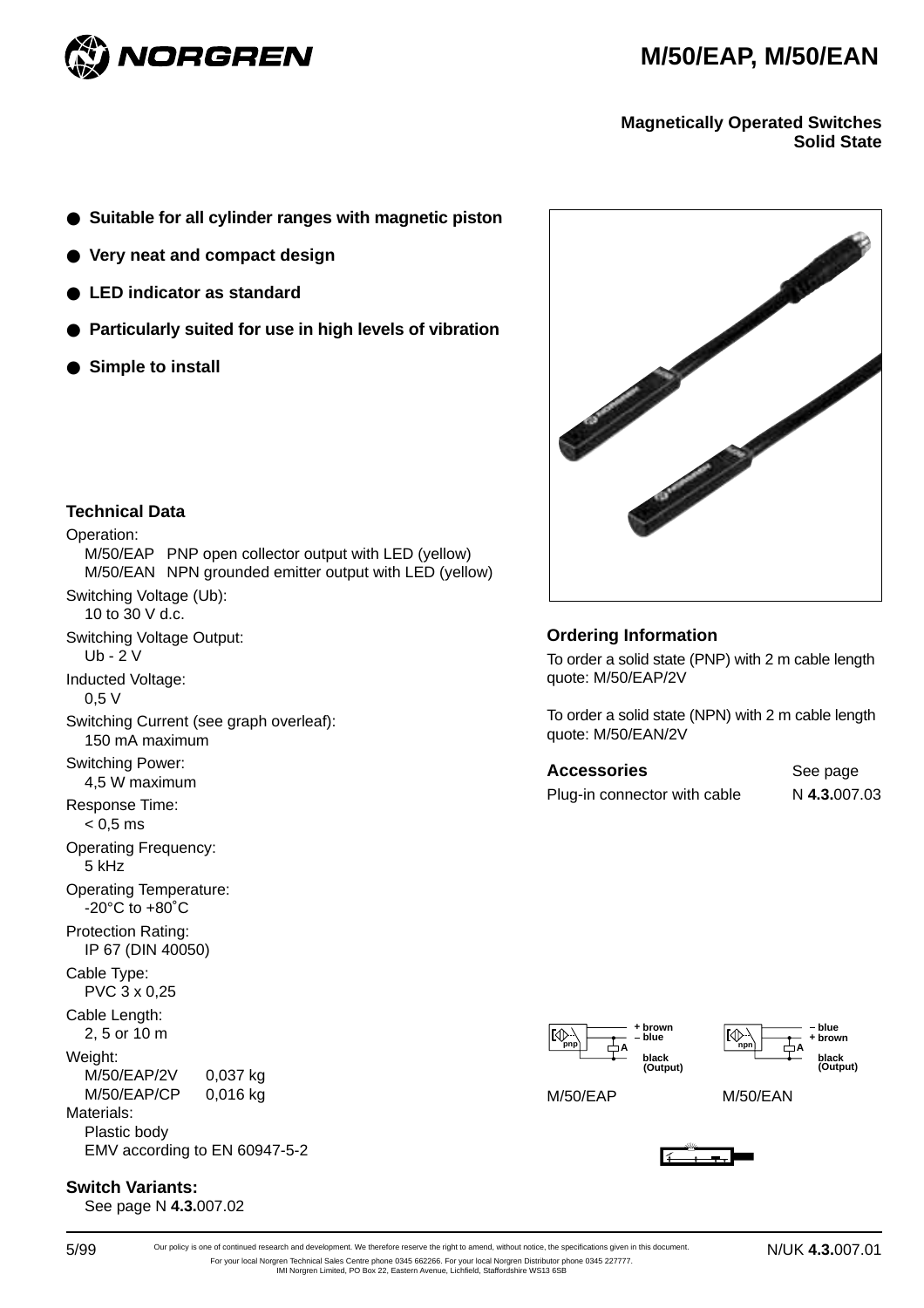

# **Switch Variants**

| Symbol                          | Switches (with LED) | Symbol                      | Switches (with LED) | <b>Description</b>                                 |
|---------------------------------|---------------------|-----------------------------|---------------------|----------------------------------------------------|
| + brown                         |                     | + brown                     | $M/50/EAP/*V$       | Standard, PVC cable 3 x 0,25 (2, 5 or 10 m length) |
| $ \mathbb{Q}^2$<br>blue<br>pnp) | M/50/EAP/CP         | $ N\rangle$<br>blue<br>pnp) | -                   | Switch with cable (0,3 m) and plug M8 x 1          |
| black                           |                     | black                       |                     | Plug-in connector see page 03                      |
| (Output)                        |                     | (Output)                    |                     |                                                    |
| blue                            |                     | - blue                      | $M/50$ /EAN/*V      | Standard, PVC cable 3 x 0,25 (2, 5 or 10 m length) |
| $\sqrt{\mathbb{Q}}$<br>brown    | M/50/EAN/CP         | $\mathbb{R}^n$<br>· brown   | -                   | Switch with cable (0,3 m) and plug M8 x 1          |
| black                           |                     | npn<br>black                |                     | Plug-in connector see page 03                      |
| (Output)                        |                     | (Output)                    |                     |                                                    |

\* Insert cable length

# **Switching current and switching voltage**